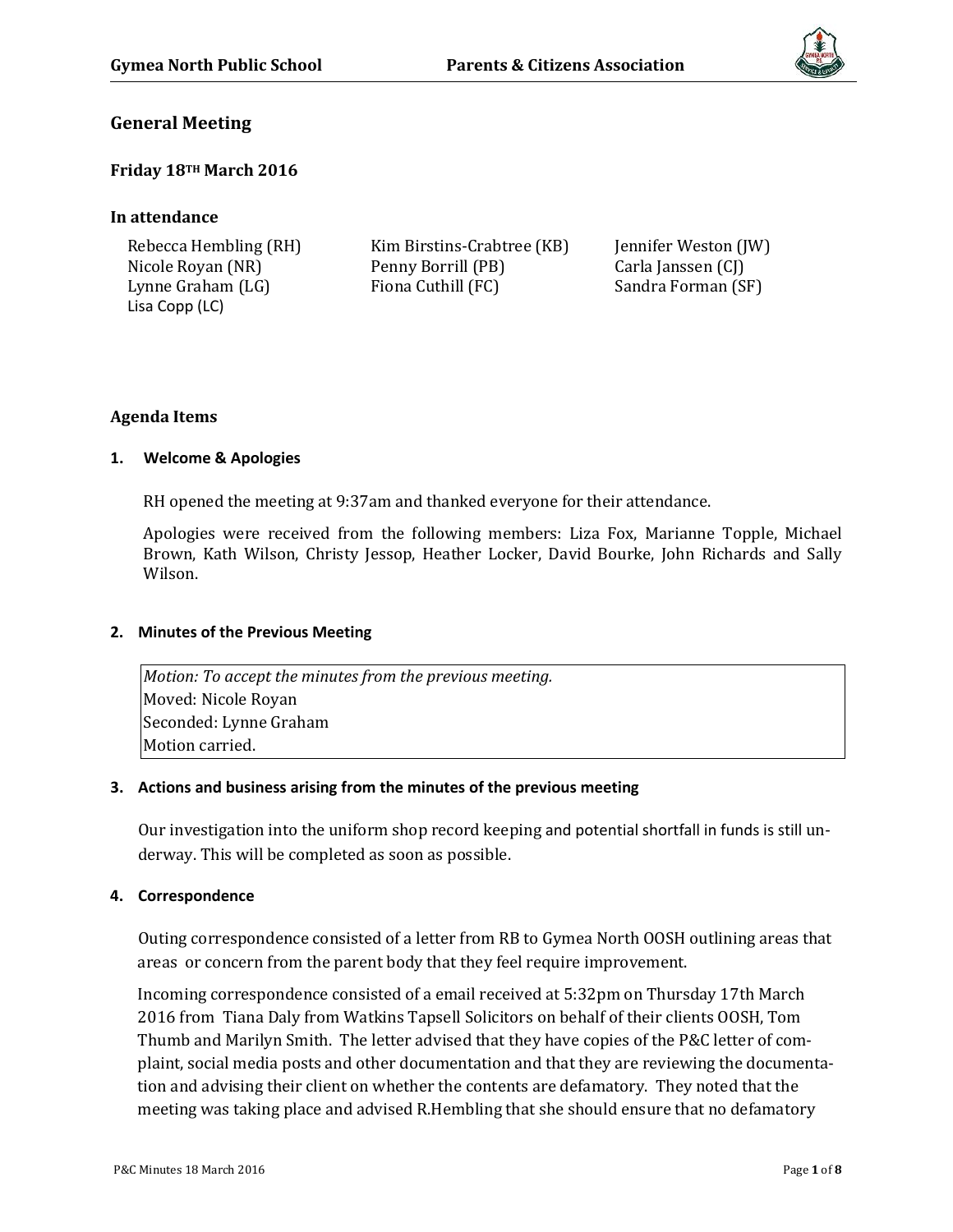

comments be made during the meeting. RH advised that she would not be responding to the letter given that she, as an individual, cannot be held accountable for the actions or comments made by others She has also sought her own legal advice to this effect.

The P & C also received a Works Compensation renewal letter which has been provided to Nicole Royan for actioning.

## **5. Principal's Report**

The CEO of the Tradies, Dennis McHugh coming this afternoon to public acknowledge the Tradies contribution to the multi purpose court. There will be a ribbon cutting ceremony and Dennis will be presented with a GNPS Pen.

Today is 'action against bullying'. The teachers will be talking in class with the students. There will be a whole school activity to present the effects of bullying. Each child will be given a piece of paper. They will be asked to screw it up and stamp on it. Then they with be asked to try and smooth it out to make it right again. All the wrinkles represent the scars never go away.

All should be aware that there is a Bully box where students can write their concern of bullying, their name and the name of the person bullying. These concerns are dealt with immediately.

#### **Diary Dates**

Harmony day 21st Mar - this will be low key. All students are asked to wear orange and donate a gold coin. All donations will go to Melanoma Research. There will be activities in the classroom. This year's message is 'Diversity is our strength'.

Choir rehearsals begin 21st Mar. The Junior Choir will be going to Heathcote Public School and the Senior Choir rehearsals are at GNPS. Mr Brown - Mrs McKluckie are working with the Junior Choir and Mrs McKluckie is working with the Senior Choir.

Easter Hat Parade 24th Mar @ 2:30pm Kinder - Yr 2 will wear Easter Bonnets, Yrs 3-4 will wear Easter Masks and Yrs 5-6 will display Easter Themed photos that they have taken.

Parent Info Session in library 1st Apr @ 9:30am - All Kindergarten parents are invited to attend. Students have been identified as requiring follow up assessments with speech therapists.

Band Performance 1st Apr - in Friday's assembly. They are practicing a lot more. Thank you to parents. The conductor Andy Yule is very impressed with their progress so far.

Parent teacher interviews - Main day is Wednesday 6th Apr Parents are required to book online. Individual Learning Plans will be shown to parents at the interviews. These will be discussed and signed. Later in the year there will be data collection across the country. The more plans we have the more funding we receive.

ANZAC ceremony last day of school 8th Apr @ 10am. Families are welcome to attend. GNPS will also be involved in the dawn service again this year and are meeting at 5am at The Miranda RSL Sub Branch to march to the cenotaph on ANZAC Day.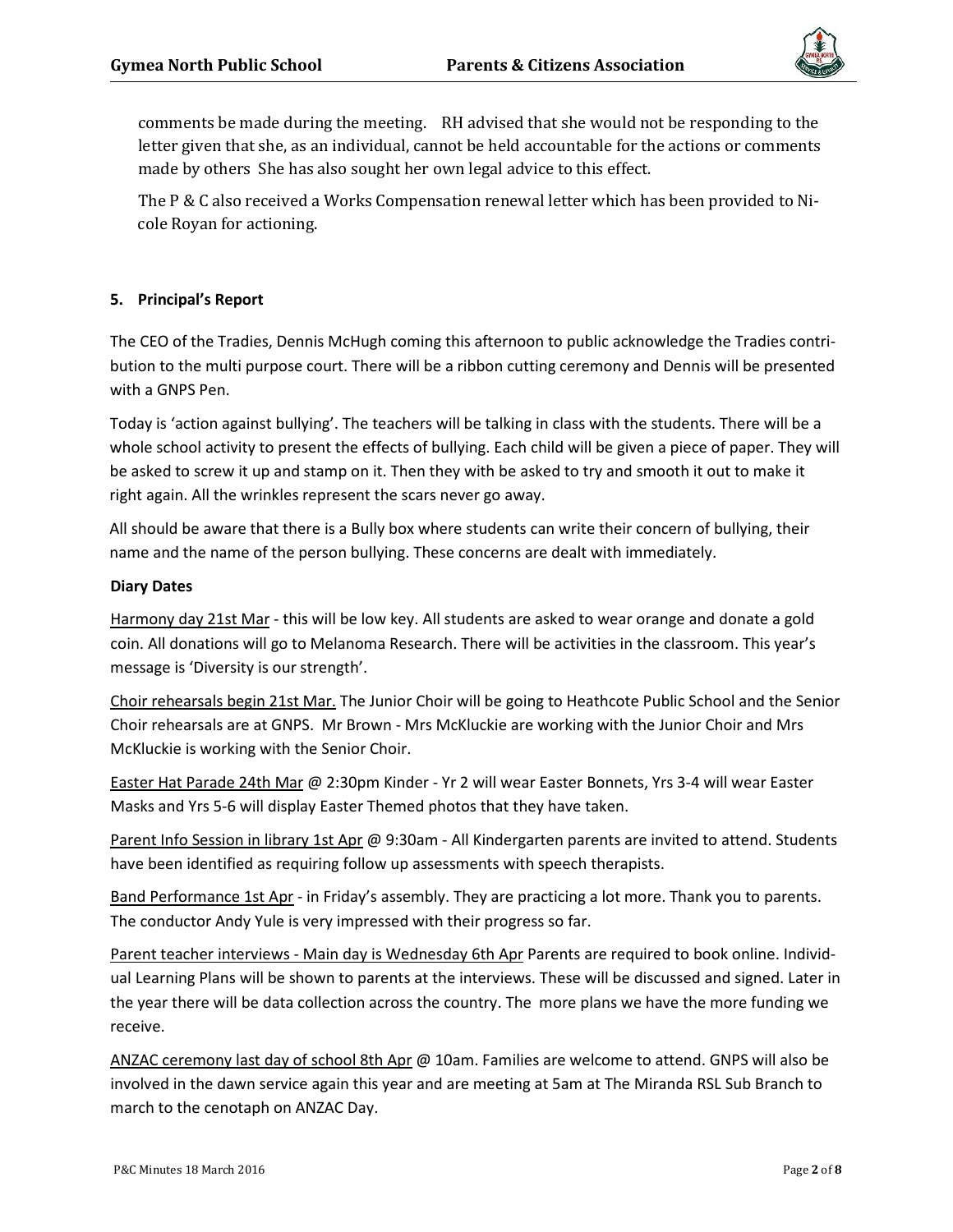

Staff development day 26th April The teachers focus will be history and geography. There will be a variation to staff development days in term 4. Children will finish on the Friday.

Cross country 28th Apr The Cross Country will be at Gymea High School. Yrs 3 - 6 will participate.

PSSA starts 29th Apr. Over the Coming week's trials will be held. Sports that will be offered are Baseball (depends on interest), Tennis and the School Sport will be OzTag.

Open morning 25th May For the new Kindergarten children in 2017. We have already had a lot of interest. SF will conduct a tour and would like the P & C to host a morning tea. LG has offered to organise.

#### **Speech Pathology**

Anna McIlwaine, has been screening the Kindergarten children and up schooling teachers. She has been focusing on articulation and expressive & respective language. Jessica Vaughan from 'Talk the Talk' has been working with Yrs 1-6

#### **RAM funds**

Funding we receive is being utilised for Speech Pathology, to have Jan Jones for an extra day, a large amount is used for teachers aids and for student assistance.

#### **School Evaluation**

The school are currently doing an evaluation. We are looking at the school excellence framework and evaluating where we think we are now. They then complete a survey and supply evidence of the impact made.

#### **Trees**

There is more work to be done. Another tree is to be taken out and more work to be done after that.

#### **Maintenance**

Carpet and blinds to be replaced in the Multi Purpose Room and in OOSH to make it more pleasant.

#### **Multi Purpose Court**

There have been a few issues with the multi purpose courts - in particular the numbers and spots. Wet and humid weather conditions affected the rolls of turf. Cockatoos have been pecking at the court Dion Tucker from Tiger Turf assures it will be completely fixed and there will be no more issues.

#### **6. Chaplain's Report**

Nil

## **7. Treasurers Report**

Nil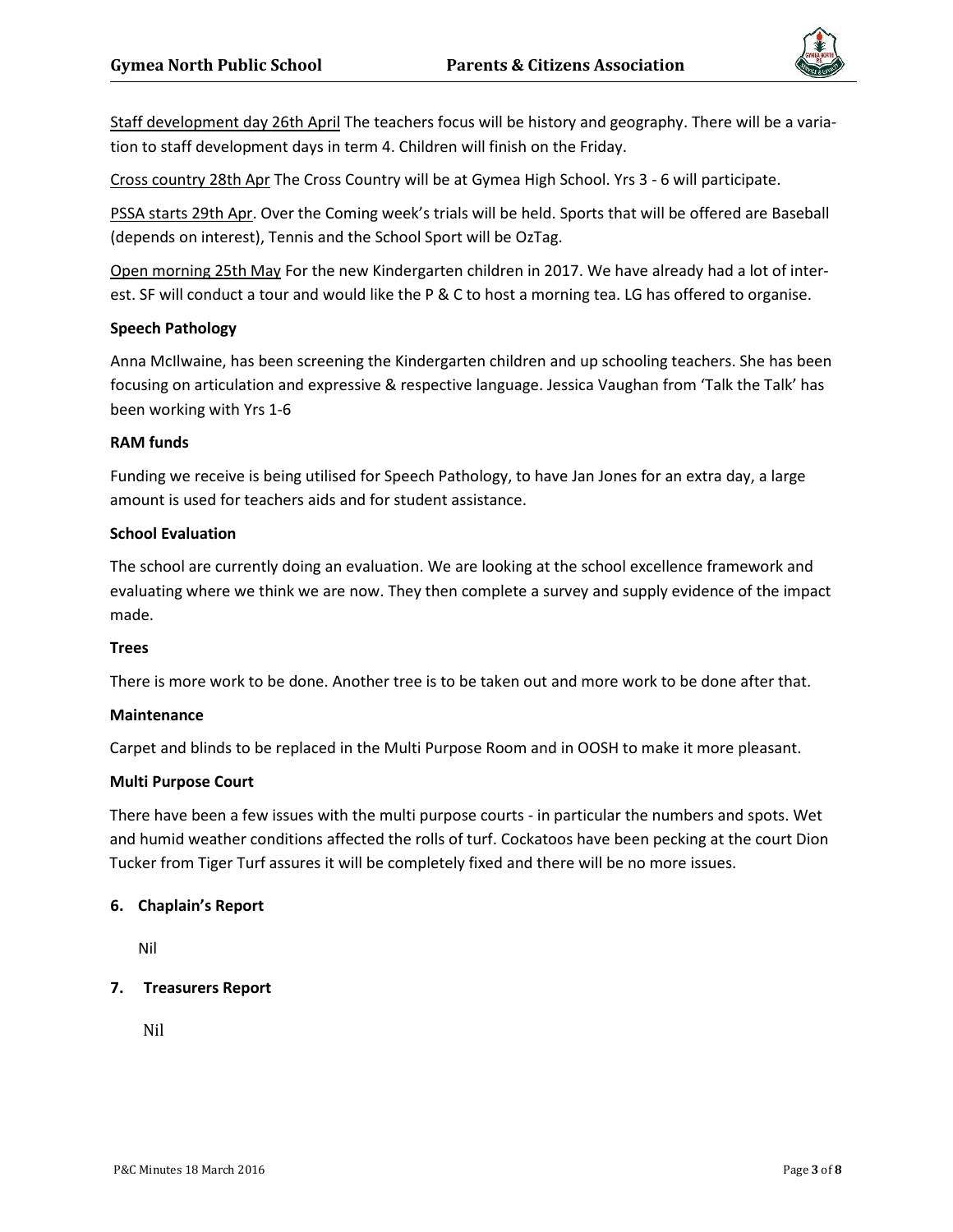

This role is still officially vacant. NR will be the acting treasurer until 17th May. David Bourke will be the acting Vice President until 17th May. There has been interest from a parent to take on the treasurer's role. They have accounting experience with a reputable city firm.

*Motion: To accept Nicole Royan as acting treasurer until 17th May.* Moved: Rebecca Hembling Seconded: Penny Borrill Motion carried.

*Motion: To accept David Bourke as acting Vice President until 17th May.* Moved: Fiona Cuthill Seconded: Kim Birstins-Crabtree Motion carried.

## **8. Fundraising Report**

All Easter raffles are ready to go. Thank you to PB, KB, NR and RH. No feedback has been received re change of format.

During the Easter Hat parade - P & C to hide eggs - student teachers to help. Jennifer Weston will purchase eggs to hide. Allergy children to receive lollies.

*Motion: To allow Jennifer Weston to purchase 1000 mini Easter Eggs up to the value of \$400.00* Moved: Rebecca Hembling Seconded: Nicole Royan Motion carried.

## **Activities for next term**

Mothers Day Stall PB, KB and RH to organise, however more help is required. RB suggested a buy back system for better gifts. Instead of donations we will contact local small business for gifts. This way the gifts will be better quality and there will be less items mums don't like/want. RH will put in newsletter that there will be a new system and the price of the gifts at the stall will go up, but that donations are no longer required. Date set for Tuesday 3rd May.

Disco - date TBC. The will be a BBQ and the profits from the BBQ will be donated to Relay for Life. Volunteers will be required. Ask Dave Bourke about sausages. Jennifer Weston to project manage with Bec. Volunteers will be called upon.

Relay for Life Organised by DS and CJ. A great event for families to get involved. Come down for 20mins or longer. A donation from P & C of \$150.

*Motion: To donate \$150 to Relay for Life for their food and tent decorations* Moved: Kim Birstins-Crabtree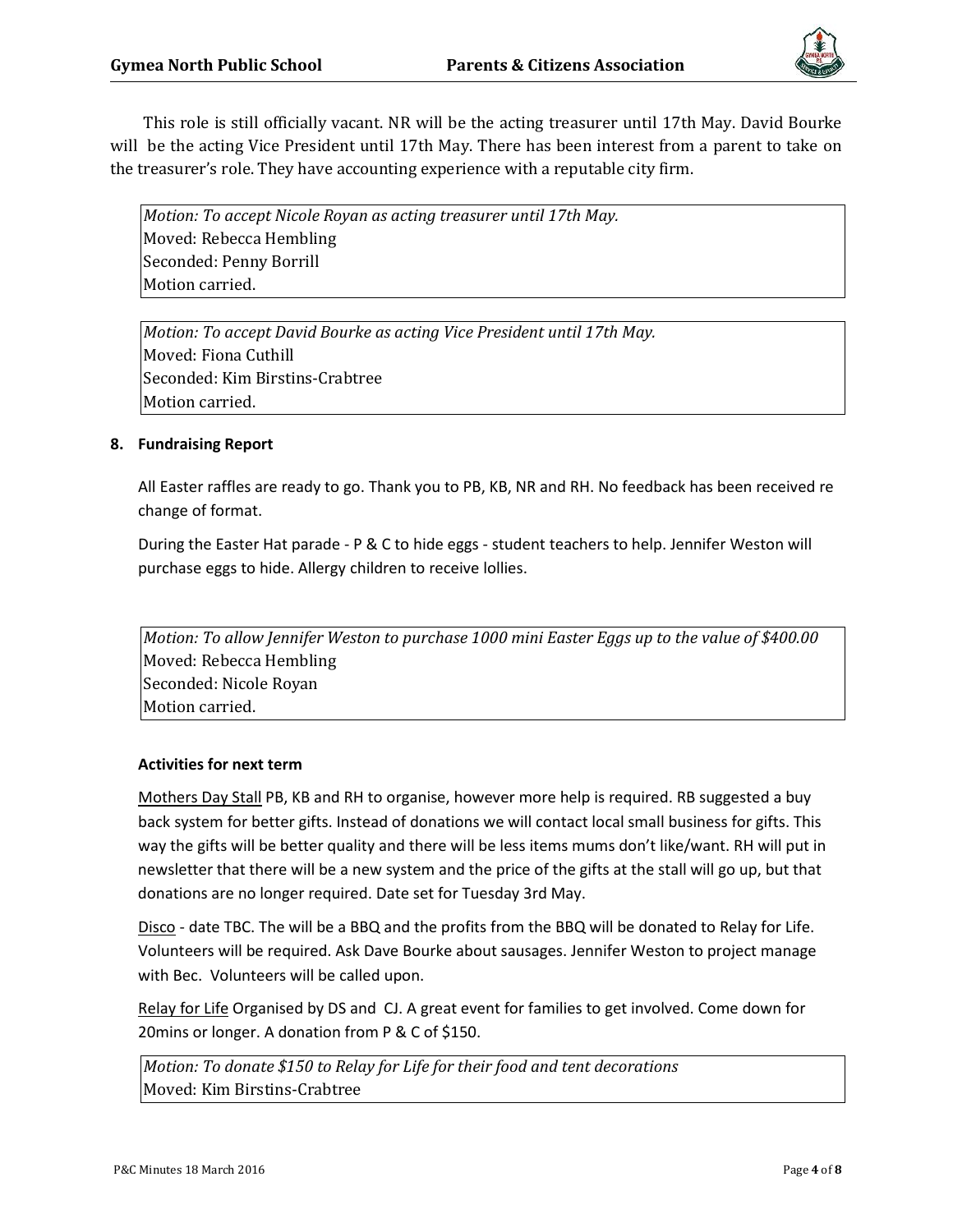

Seconded: Jennifer Weston Motion carried.

Sponsorship Program SD is overseeing this program. Century 21 signed up and The Gourmet Butchery at Kareela. The Tradies have expressed interest however not yet finalised. \$6000.00 raised to date if Tradies sign up.

Entertainment Books DS has previously handled the sales of entertainment books. She has been given a box of 100 to sell this year however DS would like to hand over to someone else. Question was asked for someone to take this on. No takers at this time.

Earn and Learn School is happy to participate. Previous years the counting of the stickers has deterred us from the program. LG has offered to count the stickers.

Southgate shopper Docket Incentive If anyone sees this promotion again, let us know.

## **9. Canteen Report**

NR presented the canteen report (see attachment 2). Canteen is running well. January always shows interest only. February there is always a lot of expenses. We are short on volunteers especially this coming Monday 21st March. Let everyone know that help is required. We still need more regular volunteers for Friday as it is very busy.

The position of canteen banker has been filled Ruth Sannes (agreed). However we are looking for ideas on what to do if Ruth is sick; potentially to have a backup.

*Motion: To accept the Canteen Report.* Moved: Kim Birstins-Crabtree Seconded: PennyBorrill Motion carried.

#### **10. Uniform Shop Report**

PB presented the uniform shop report (see attachment 3). There are a few scarce figures for November. There are no outstanding cheques. There are a couple of outstanding invoices. A stocktake will be performed at the end of this term.

Long sleeve shirts were issued from stock on hand so there was no need to order any. There is still stock available if required. Winter jacket orders are on a 2-3week delivery turn around.

Sample of a wide brim hat was shown. Baseball caps will be phased out. Wide Brim hats are being sold for \$13 at Claudine's. Wholesale they cost \$7 for hat + embroidery. There is approximately 150 baseball caps remaining. Claudine's have advised that in 2018 a directive will be coming out that states that baseball caps are no longer accepted in schools. We will align with this and aim for 2018 to have no more baseball caps. During orientation day for new Kindergar-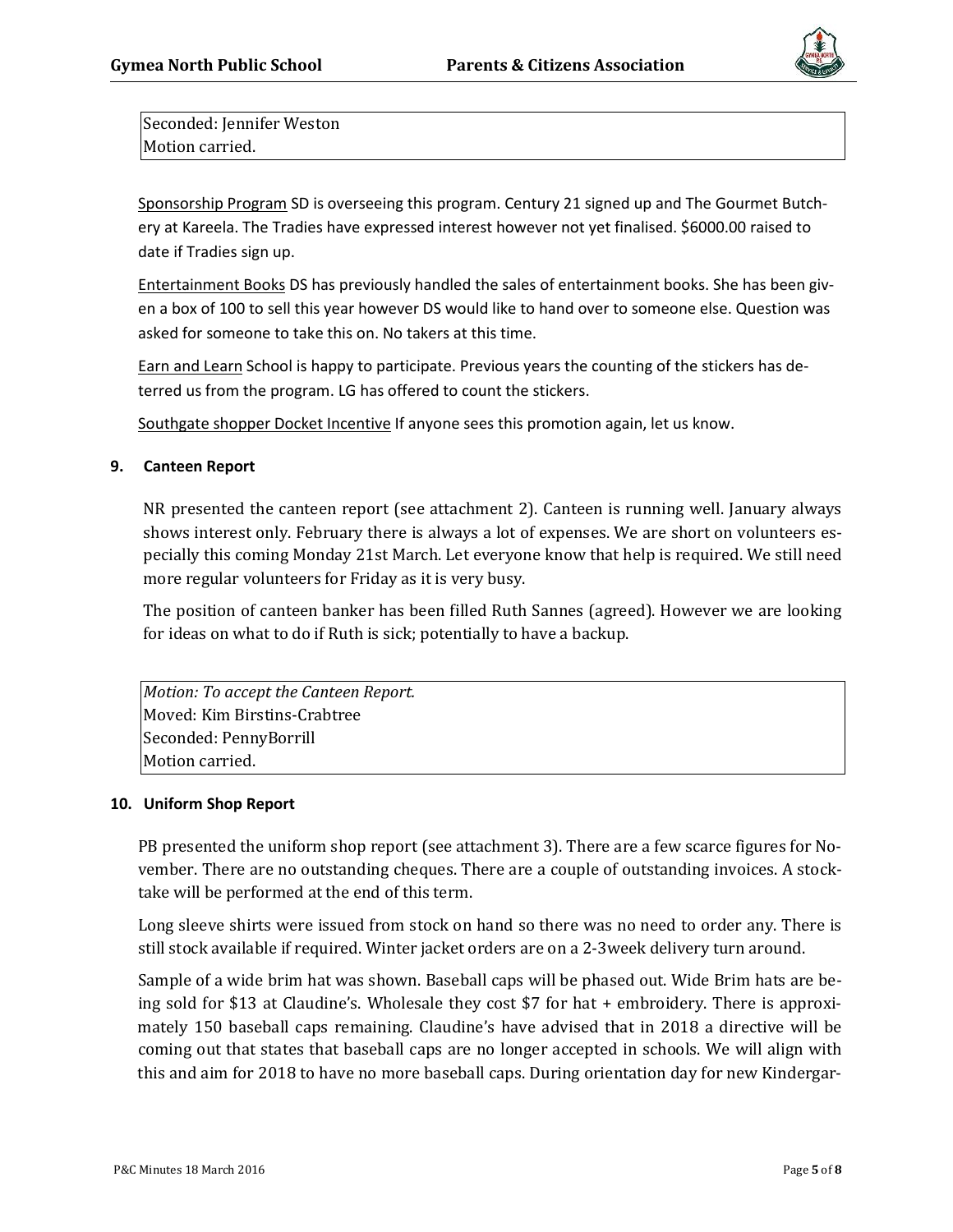

ten children in 2017, baseball caps will not be on sale. This will also apply to the opening of the uniform shop in January 2017.

*Motion: To stop ordering baseball caps and use up current supply* Moved: Lynne Graham ? Seconded: Rebecca Hembling Motion carried.

Zone swim caps were very popular with the children. There were a lot of white caps in the pool however the children enjoyed them.

Winter stock has been checked and stock has been ordered.

RH has looked into Credit card options for the uniform shop. There is a \$60/month flat fee (inclusive of a \$10 saving on current bank fees). RH has also looked at online shopping options. There is a \$350 set up fee as well as a 3.5% surcharge on all purchases which some schools pass on as a \$2 parent levy combined with increased prices to cover the costs . RH is still looking at other options.

KB and PB have no access to view the uniform accounts and rely of gong through RH. There is a request to gain access by KB for viewing purposes only. A vote for Kim to be a signatory of the account to enable the viewing accessibility.

*Motion: All those in favour for Kim Birstins-Crabtree to be a signatory to the account for viewing purposes only, not for cheques signature purposes or for the ability to move funds from the account electronically. Those in favour…* Moved: Jennifer Weston Seconded: Nicole Royan Motion carried.

The Uniform shop has an email address however we do not know the password. A new email account will be made with the back up email address of [gnps.pandc@gmail.com](mailto:gnps.pandc@gmail.com) if we are unable to source the password from Dani Ruming.

*Motion: To accept the Uniform Shop Report.* Moved: Rebecca Hembling Seconded: Lynne Graham Motion carried.

## **11. General Business**

OOSH - RH provided OOSH with a letter of Complaint on Monday 14 March 2016 (See attachment 4). RH was writing on behalf of the parent body. The letter outlined concerns expressed by parents (and witnessed herself as a user of the service) relating to the following core areas: Quality of care, Educator to child ratios, High staff turnover, Qualifications of staff, Communication, Polices & Proce-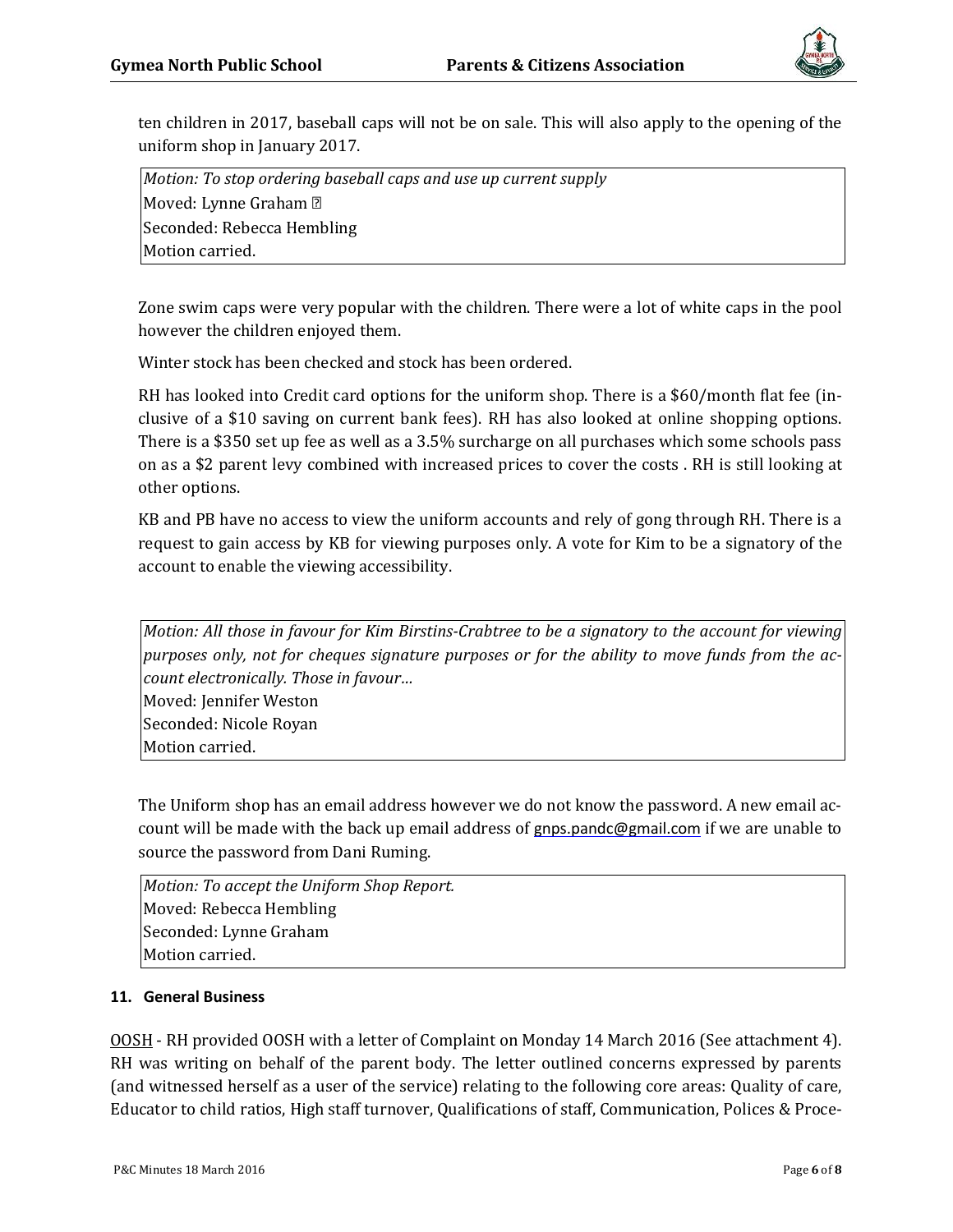

dures, Program, Suggestions, General facilities and the Menu offered. The letter expressed the P&C's commitment to taking the necessary steps to lift the quality of care available to us as parents by this facility. An improvement plan was requested by way of response and Marilyn Smith (Owner / Director) was invited to attend today's meeting. Marilyn responded to the letter (sent via email) immediately. RH was thanked for the letter and for the opportunity to respond. However Marilyn is currently overseas and has agreed to attend the next meeting on 17th May (which she was invited to by SF). RH responded with her disapproval that she felt the matter required greater urgency than in 2 months time. RH suggested a response in writing as soon as possible and a meeting following Marilyn's return on 26 March when Marilyn returns on 26th Mar and to meet earlier. As discussed earlier a letter was received from Watkins Tapsil solicitors . They were aware, and have gained a copy of the closed group conversation, that occurred on the 'Kindy' Facebook page regarding OOSH. Someone within the group showed the conversation to Tom Thumb educators. Those educators then went to see SF, and following that sought legal advice. The educators indicated they had other documentation and the social media conversations. Regardless of these actions, we are still allowed to talk about next steps regarding liaising with OOSH which is of key focus of our committee. SF has been in consultation with Marilyn. SF highlighted that the lease was renewed June 2014, signed off by the P&C. Nothing had been said previously to SF. After hearing the concerns in September of 2015, SF has had meetings with Marilyn to raise issues and try to improve the quality. The OOSH service is a separate entity to school, therefore the school cannot make changes to their service. There are certain procedures and protocols to follow in order to make this happen. Marilyn has acknowledged that there are issues and has agreed to fix them. GNPS and OOSH have made an agreement to split the cost of replacing the carpet and painting the walls to improve aesthetics. Marilyn had already agreed to come to a P&C meeting. SF in support of the letter. Carly (Marilyn's daughter) has also seen the letter and agrees with the concerns raised and indicated she is keen to rectify them. OOSH were not going to pursue the legal action until another post was made on a Shire Facebook page which they considered to be defamatory. Any Facebook page kept by parents has to have no name affiliation with the school. Name of current pages have already been changed. The posts that were made concerned SF as Names were named and SF didn't appreciate the comments around "Sandra said this…". SF agrees that the OOSH service impacts the school. Concerns by members of the P&C were made last year and SF took them on board as she believed they were genuine. Some of the posts are thought to be heresay and in SF's view shouldn't have been made as they incite anger. If you have issues it is better to go to the source - SF insisted that parents go to Marilyn with the complaints as protocols and procedures need to be followed and at present it appears they are not being followed. People with no connection to OOSH are now making comments. SF has suggested we wait for Marilyn's reply and then take it to the next level by way of formal complaint to the DEC. The opportunity needs to be given to OOSH to make changes. The posts have been taken down. SF has screen shots of the posts. RH believes that Marilyn has had ample time to respond, at least with acknowledgement that they will respond well before the meeting of 17 May. The lease for OOSH is up for renewal in 2019. RH has requested a copy of the lease. RH has suggested a P&C subcommittee be established to liaise with OOSH for improvements. RH will liaise with the DEC regarding a formal complaint.

Next meeting 17th May 2016 7pm in the Staffroom.